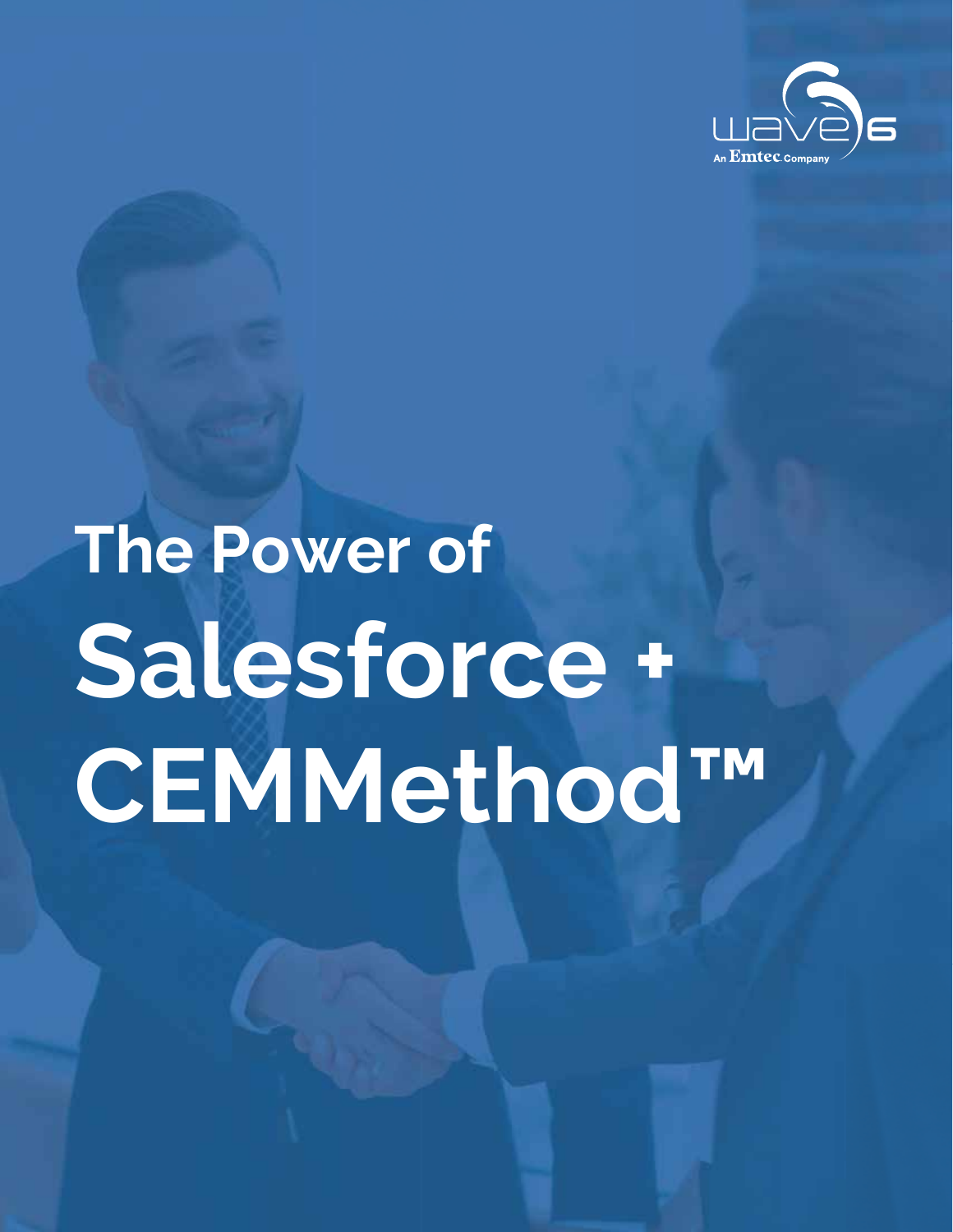

Customer centricity has never been more important. In today's world, 87% of customers are willing to pay more for a better customer experience.



#### **MULTI PLATFORM**

Multi-platform solutions are no longer optional. Whether it's in person, online or on-the-go, we can guide your organizational transformation wherever the need exists.



#### **CX TRANSFORMATION BULTI PLATFORM BULLY BROVEN METHODOLOGY**

Reinvent your organization using proven methods for innovation or continuous improvement, based on the real needs of your customers.

#### **Helping you get much more scientific about the Customer Experience.**

Customer Experience Management justification should be as hard as nails. Fancy artwork showing customer journeys do not connect with the reality of managing the business.

The CEMMethod™ helps you create unified views of customer interactions, perceptions and expectations with the processes, systems and resources across the organization: AT THE SAME TIME IN THE SAME PLACE. Both Beauty and Profit on the same page.

You can use the CEMMethod as a formalized structured approach or as a compliment to existing improvement ideas such as Lean Six Sigma, Business Process Management, and/or Enterprise Architecture and Strategy. By design, it elevates these approaches to the next level and enables an organization and its people, systems and process to better deliver Customer Experience Management.

This methodology is designed from the ground up to redefine what you need to do in business to become customer centric.

#### **What does it mean to for the CEMMethod to be outcome oriented?**

It means the CEMMethod wants you to think in reverse and work backwards – think first about what your customer is trying to accomplish and then solve for it.

It provides you with powerful techniques and structure to shape the outcome and experience, from the points of contact with the customer to the internal processes that deliver those interactions through to the connections with technologies, regulations and people.

The CEMMethod™ literally connects the dots across the enterprise to ensure everything ultimately contributes to Successful Customer Outcomes: otherwise why are you doing it?

Using the CEMMethod is like winning the triple crown – simultaneously improving service, lowering costs and improving efficiencies.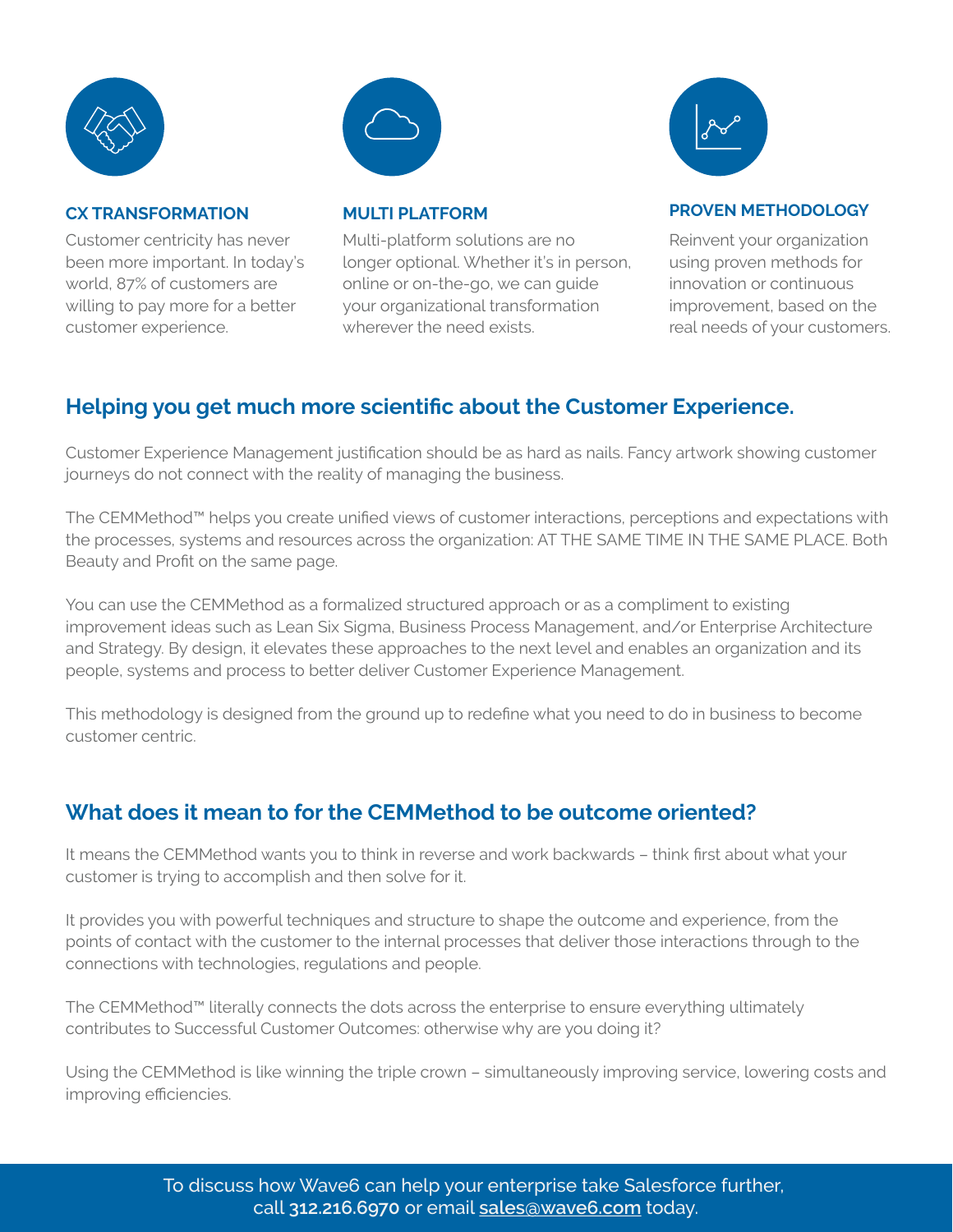#### **Customer Experience Mapping™**

Processes and Customer Journey Maps should be on the same page. Fancy Customer Journey Maps mean nothing if they do not reflect the actual inner workings of our organizations. Ultimately we want a picture that lets everybody in the organization understand what we are trying to achieve, who is responsible for it, and what the Successful Outcome look like.

### **Why is it different?**

Put simply, it is Outcome-based. These two diagrams help explain the difference: